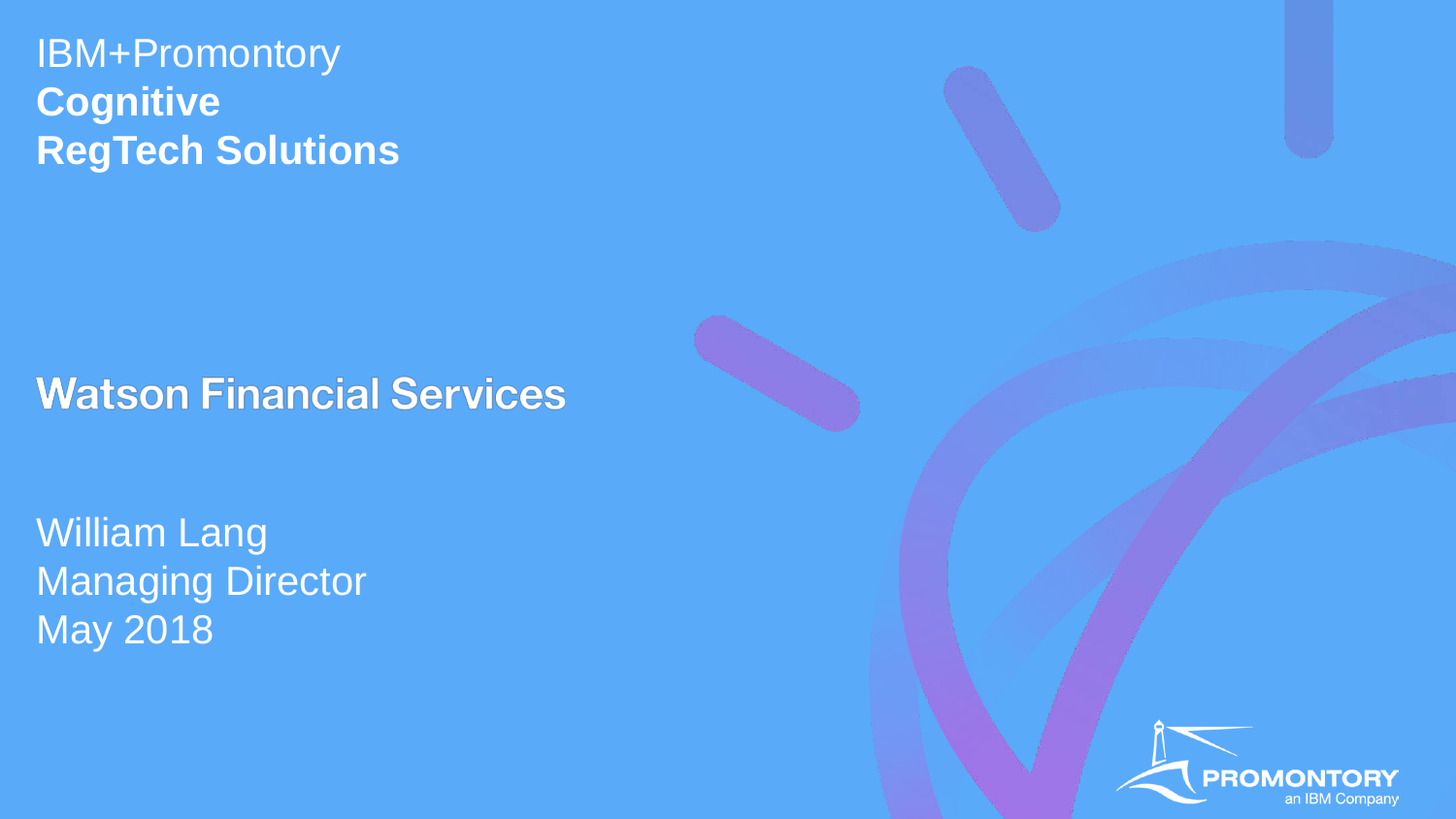# Watson has rapidly progressed from a Research Project to a full business

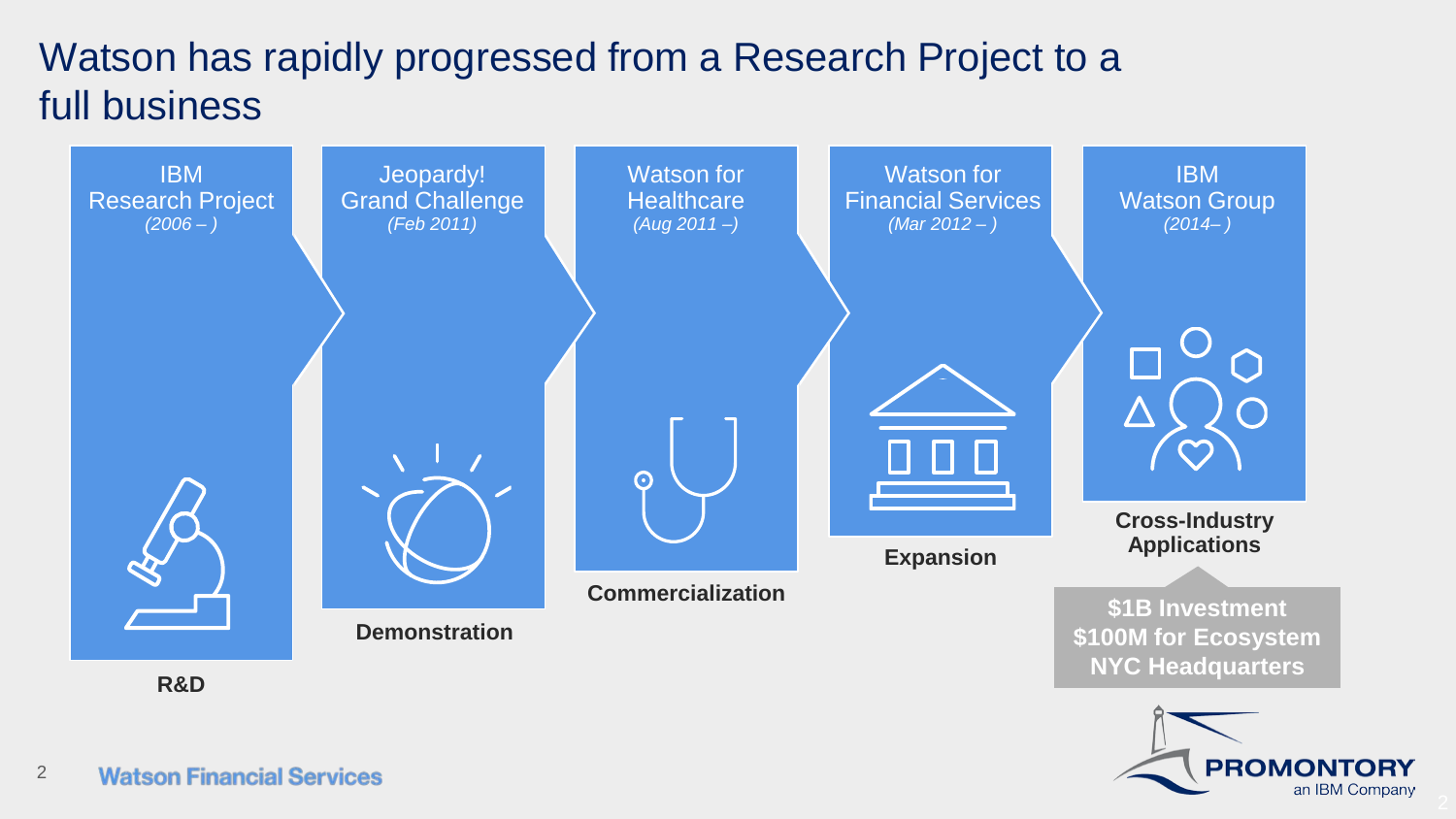Cognitive systems bridge the gap and unlock a new partnership between analysts and their technology



3**Watson Financial Services**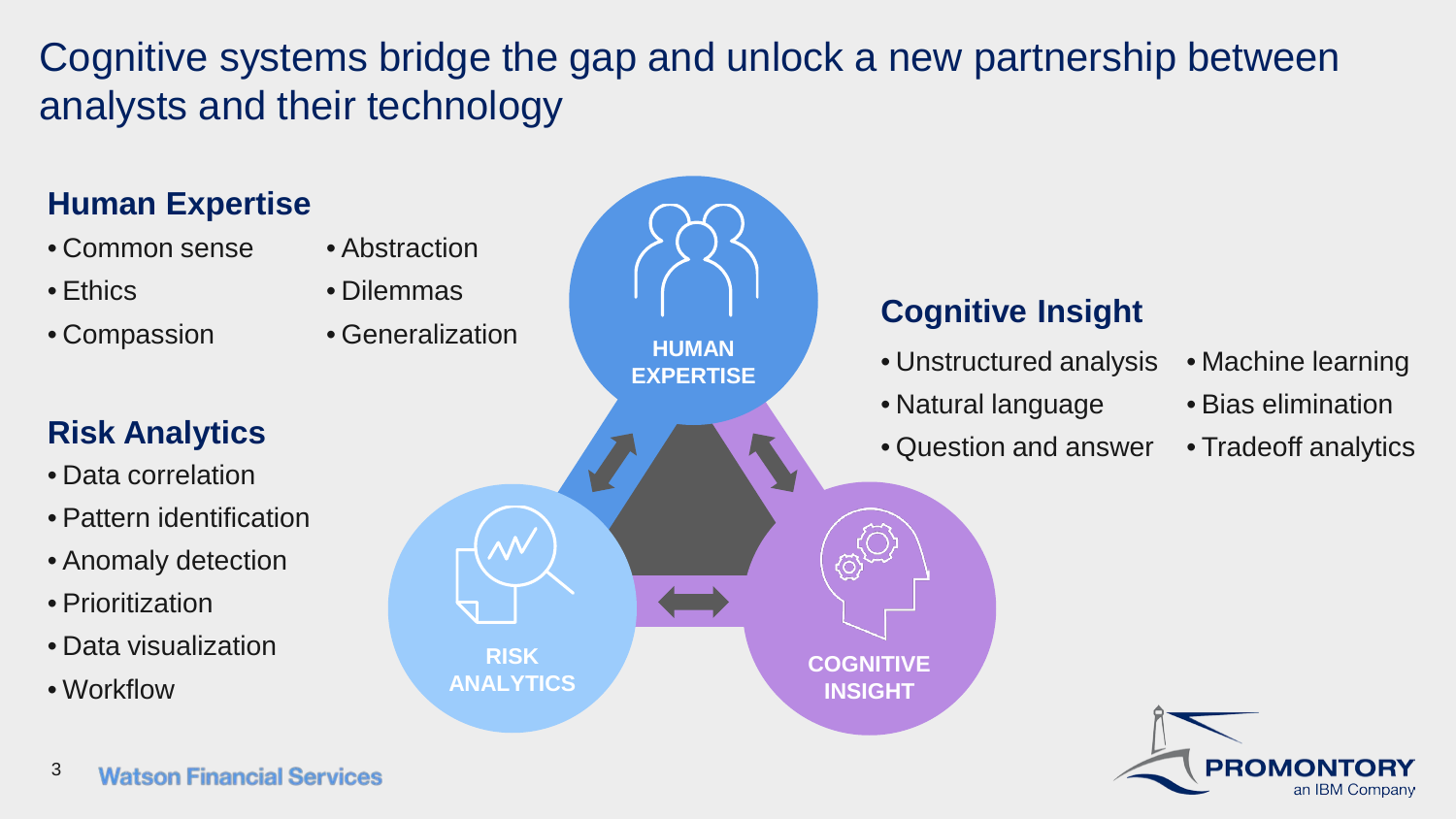Banking executives are already planning major investments in cognitive technologies

of bank executives familiar with cognitive computing believe it will have a critical impact on the future of their business<sup>1</sup> **79%** 

**89%**

of bank executives familiar with cognitive computing believe it will play a disruptive role in banking industry<sup>1</sup>



of executives familiar with cognitive computing are likely to invest in cognitive computing in future<sup>2</sup>

Source: IBM Institute for Business Value Cognitive Computing Survey (Q20, Q22.2, Q23) 2015 - Banking



4 **Watson Financial Services**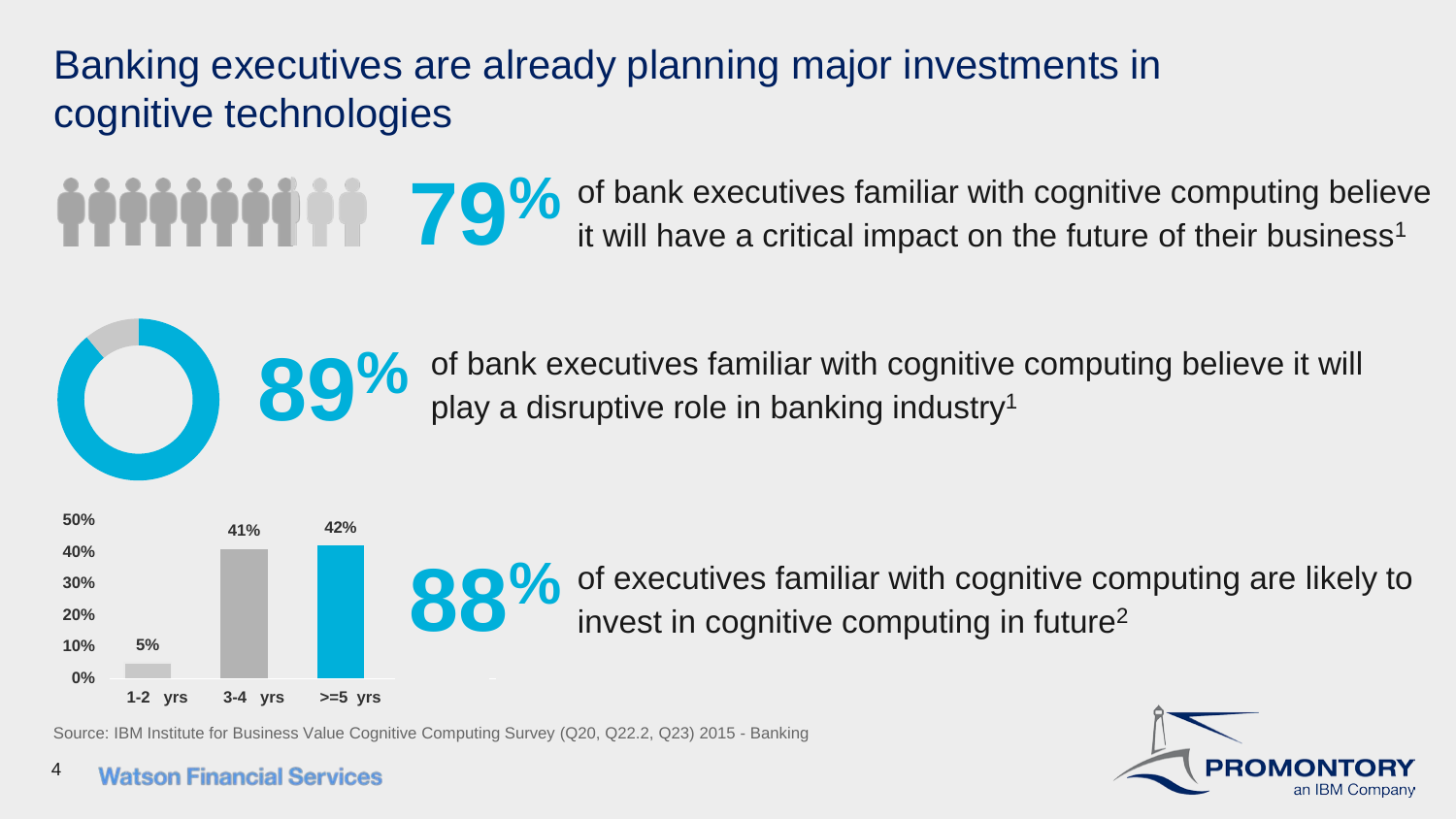### Promontory LLC, an IBM Company

**Promontory excels at helping clients resolve critical issues, particularly those with a regulatory dimension.** 

Promontory's professionals have deep regulatory experience and insight, providing clients with frank, proactive advice informed by best practices and regulatory expectations.